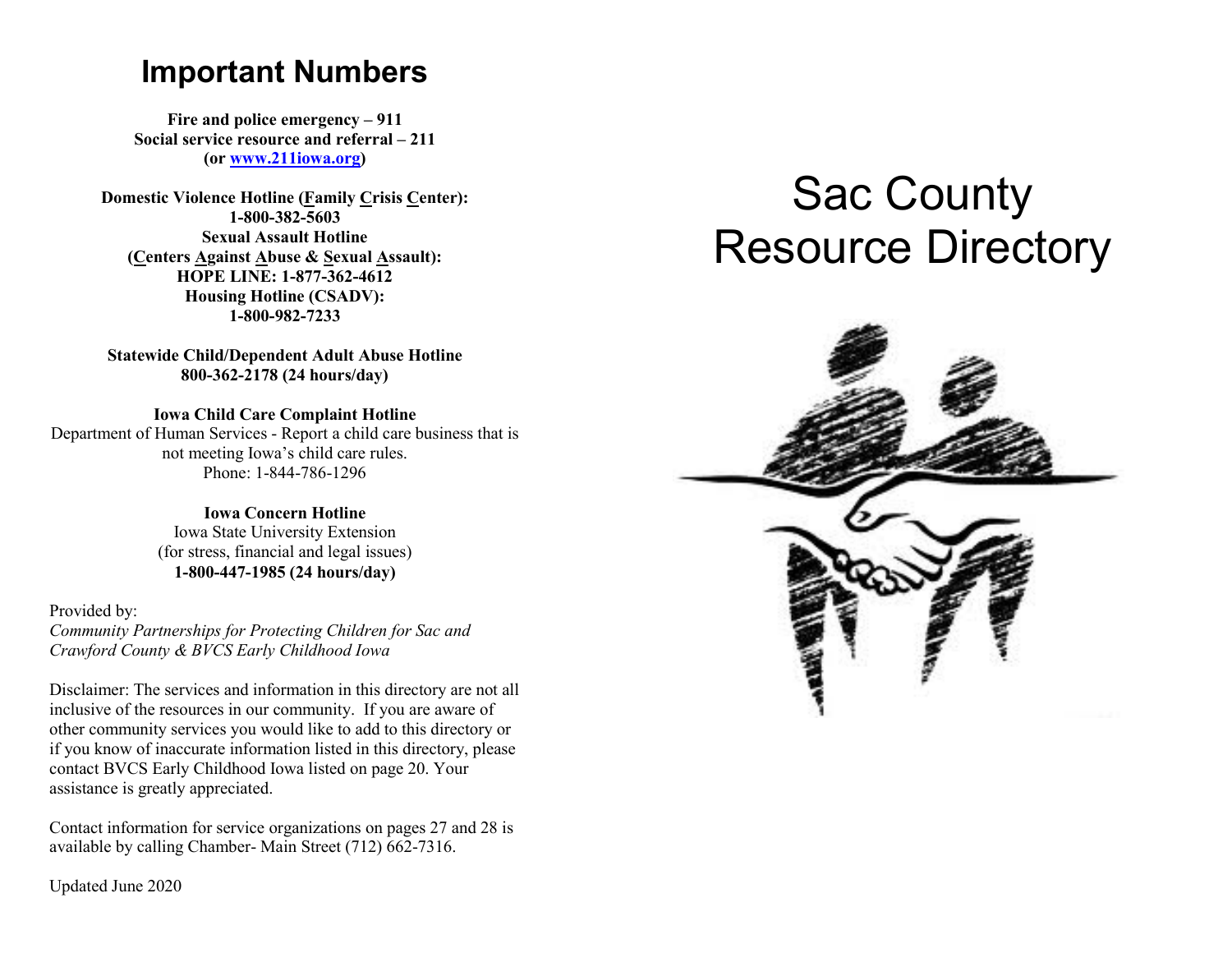This page was intentionally left blank. This page was intentionally left blank.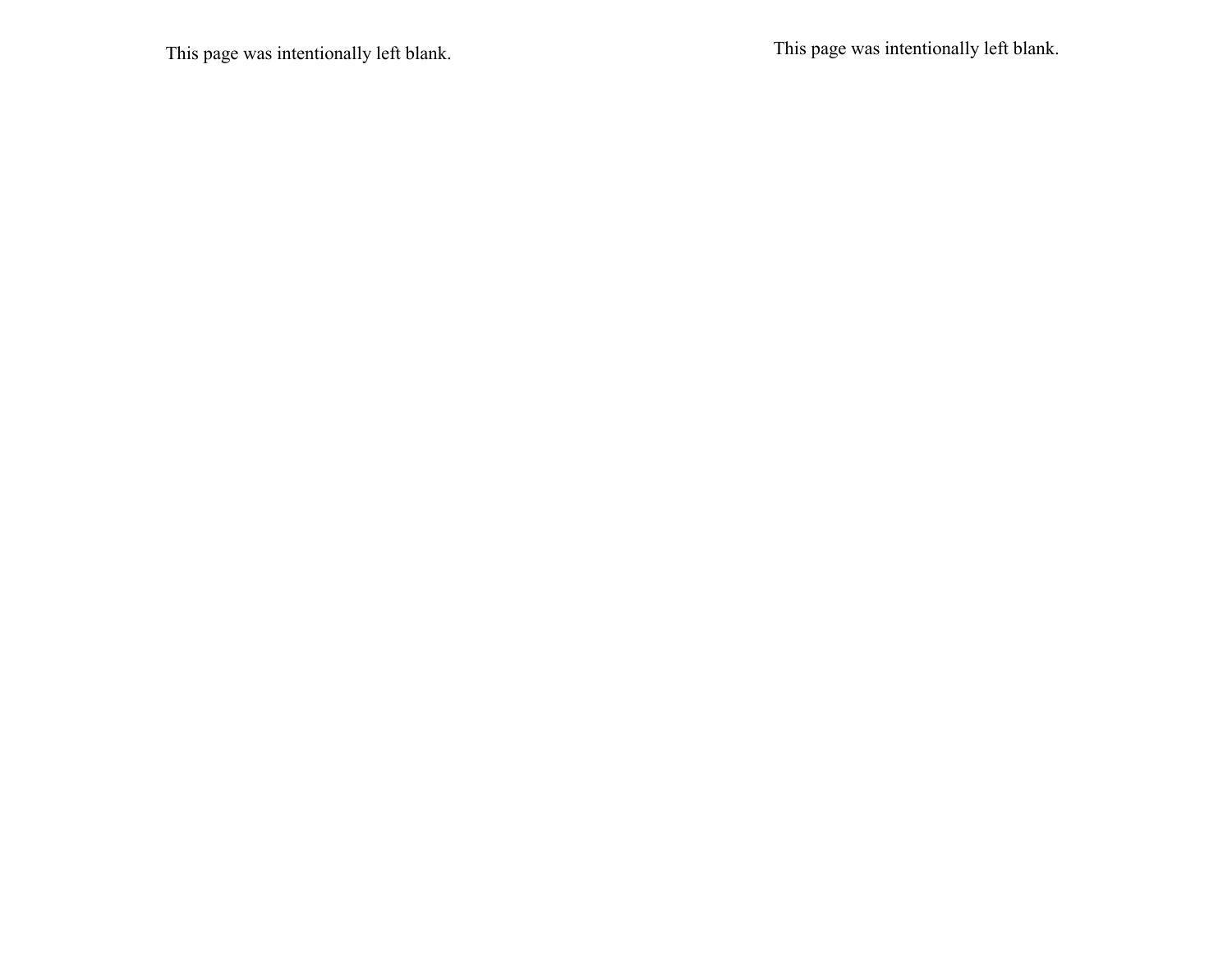#### Page 28 Page 1 Page 1 Page 1 Page 1 Page 1 Page 1 Page 1 Page 1 Page 1 Page 1 Page 1 Page 1 Page 1 Page 1 Page 1

**Partners for Progress -** The purpose of this group is to help all people in the community to thrive. Funding is through a grant from the Northwest Area Foundation. Working in conjunction with the ISU Extension they have sponsored VITA (Volunteer Income Tax Assistance) free income tax preparation service for low to moderate income people. They work with the Senior Center group to improve their facility and services to the community. Also each year they have held a "Free Cycle Saturday". This big garage-like sale fills the Chautauqua Building with useable items donated by the community to be given away free to others in the community. Contact Carol Groen at 662-4404 or Sue Peyton at 662-3507.

**PEO** - This philosophical organization promotes education by sponsoring scholarships for traditional and non-traditional individuals looking to further their education. Meetings are held in the member's homes on either the first or third Monday of each month. Jackie Mahler and Steph Kelsey.

**PTO- Parent Teachers Organization** - Monthly meeting for this group vary to accommodate the schedules of their member. Their purpose is to support the school, teachers and student of the area. They raise funds and supply the "extras" that the school budget can't stretch to cover. Contact the school at 662-7200 for current leader.

**Red Hat Society**- Each member of this women's club wear a red hat and purple dress and proceed to nurture their latent eccentricities by embracing their own spirit of fun. They are led by the Queen Mother Diana Sorensen and meet on the fourth Wednesday of each month.

**Sac Community Center** - offers many services for business and recreational needs. Daily fees and membership options are available for usage. The facility includes an indoor pool, gymnasium, weight and exercise rooms, and racquetball courts. There is also a conference room and kitchen available for rent. Check them out at http://saccommunitycenter.com or call 712-662-4553.

**Sac County Child Abuse Prevention Council** – The purpose of the Council is "to promote positive and safe environments for the children in our community through Public awareness, education, and services designed to prevent abuse and neglect". The council meets bi-monthly, contact 712-662-3880 for additional information.

**Sac Fit –**Bridging the gap to healthier lifestyles for Sac County. Making wellness a priority. Facebook: https://www.facebook.com/SACFITwellness

 **Sac County Hometown Pride** - Sac County and its nine (9) communities are working together with Keep Iowa Beautiful to enhance the appearance and economic pride throughout the county **saccountyhometownpride@gmail.com** or on Facebook.

**WaTanYe** – This club focuses on supporting the activities of the community by scholarship for seniors, support to the Sac County Mentoring group, volunteering at ParkView Rehab Center and many more activities. They raise funds through running the snack shack at the summer ball fields and a soup supper. They meet the third Wednesday of the month at Loring Hospital at 6pm. A supper is catered.

#### Sac County Resource Directory Index

| <b>Sup Source Integrated Billboroi</b> ly indox                                                                                                                                                                                                                                                                                                                                                                                                                                       |
|---------------------------------------------------------------------------------------------------------------------------------------------------------------------------------------------------------------------------------------------------------------------------------------------------------------------------------------------------------------------------------------------------------------------------------------------------------------------------------------|
|                                                                                                                                                                                                                                                                                                                                                                                                                                                                                       |
| Child Support Unit, DHS, Health Insurance Marketplace, Low Income Home Energy                                                                                                                                                                                                                                                                                                                                                                                                         |
| Assistance Program, Financial Literacy Counseling, Family Development Center                                                                                                                                                                                                                                                                                                                                                                                                          |
| General Assistance, Supplemental Security Income, Veterans Affairs, Welfare Board, BV<br>USDA Rural Dev., Region XII Regional Housing Authority, Region XII Council of<br>Government, Weatherization                                                                                                                                                                                                                                                                                  |
|                                                                                                                                                                                                                                                                                                                                                                                                                                                                                       |
| Senior Housing, Congregate Meals, Food Assistance see DHS p 2, Food Pantry, Summer<br>Lunch Programs, WIC                                                                                                                                                                                                                                                                                                                                                                             |
|                                                                                                                                                                                                                                                                                                                                                                                                                                                                                       |
| Connection Center at Goodwill, Iowa Works, Job Corps, Western Iowa Transit, Centers of<br>Hope: CAASA, Family Crisis Centers, Reporting Child/Dependent Adult Abuse.                                                                                                                                                                                                                                                                                                                  |
|                                                                                                                                                                                                                                                                                                                                                                                                                                                                                       |
| Hawk-I, Loring Hospital, Managed Care Organizations, New Opportunities: Health Services<br>Program, Sac County 911 Zoning & Environmental Health Dept.                                                                                                                                                                                                                                                                                                                                |
|                                                                                                                                                                                                                                                                                                                                                                                                                                                                                       |
| Sac County Health Services (SCHS): Home Health Care and Public Health Services<br>including Nursing, Home Care Aide and Homemaker Services, Hypertension Screening,<br>Immunization Clinic, Healthy Feet Clinic, Communicable disease follow-up. SCHS in<br>partnership with Webster County Health Department: Maternal, Child, and Adolescent<br>Health - education, postpartum and child health nursing visits, First Five, Lead follow-up<br>per Iowa Department of Public Health. |
|                                                                                                                                                                                                                                                                                                                                                                                                                                                                                       |
| United Community Health Center, Cherokee Mental Health Institute, Counseling Services,<br>LLC, Lutheran Services In Iowa, Plains Area Mental Health Center, Rolling Hills                                                                                                                                                                                                                                                                                                             |
| Community Services, St Anthony Mental Health Services, Season Center.                                                                                                                                                                                                                                                                                                                                                                                                                 |
| AA, Gambling Hotline, New Opportunities: Treatment Services, Prevention Services, Child<br>Health Specialty Clinics, Howard Center, Iowa Vocational Rehabilitation Services.                                                                                                                                                                                                                                                                                                          |
|                                                                                                                                                                                                                                                                                                                                                                                                                                                                                       |
| Elderbridge Agency on Aging, Experience Works, Inc., Iowa Department on Aging, Senior<br>Health Insurance Information Program (SHIP), Proteus, Sac County Government Offices                                                                                                                                                                                                                                                                                                          |
|                                                                                                                                                                                                                                                                                                                                                                                                                                                                                       |
| BVCS Early Childhood Iowa, Centralized Child Care Assistance, Child Care Resource &<br>Referral, Consultants for Child Care, Child and Adult Food Program, Early ACCESS, Early<br>Childhood Developmental Screenings, Head Start, Iowa Child Care Complaint Hotline,<br>Kid's World.                                                                                                                                                                                                  |
|                                                                                                                                                                                                                                                                                                                                                                                                                                                                                       |
| Decat/CPPC, FaDSS, Family STEPS, Iowa Family Support Network, Juvenile Court<br>Services, LSI Foster Care & Adoption, Parent Partners Program, Sac County Mentoring.                                                                                                                                                                                                                                                                                                                  |
|                                                                                                                                                                                                                                                                                                                                                                                                                                                                                       |
| East Sac County, OABCIG, Ridgeview, Kid's World, Head Start, Wee Wildcats Daycare,<br>Iowa State University & Outreach, ICCC, DMACC, Prairie Lakes AEA, Public Libraries.                                                                                                                                                                                                                                                                                                             |
| Legal, Churches & Service Organizations 26, 27, 28                                                                                                                                                                                                                                                                                                                                                                                                                                    |
| Iowa legal Aid, Legal Hotline for Older Iowans, Iowa Concern Hotline,                                                                                                                                                                                                                                                                                                                                                                                                                 |
| Office of Ombudsman, IA Attorney Gen Consumer Protection, Churches,                                                                                                                                                                                                                                                                                                                                                                                                                   |
|                                                                                                                                                                                                                                                                                                                                                                                                                                                                                       |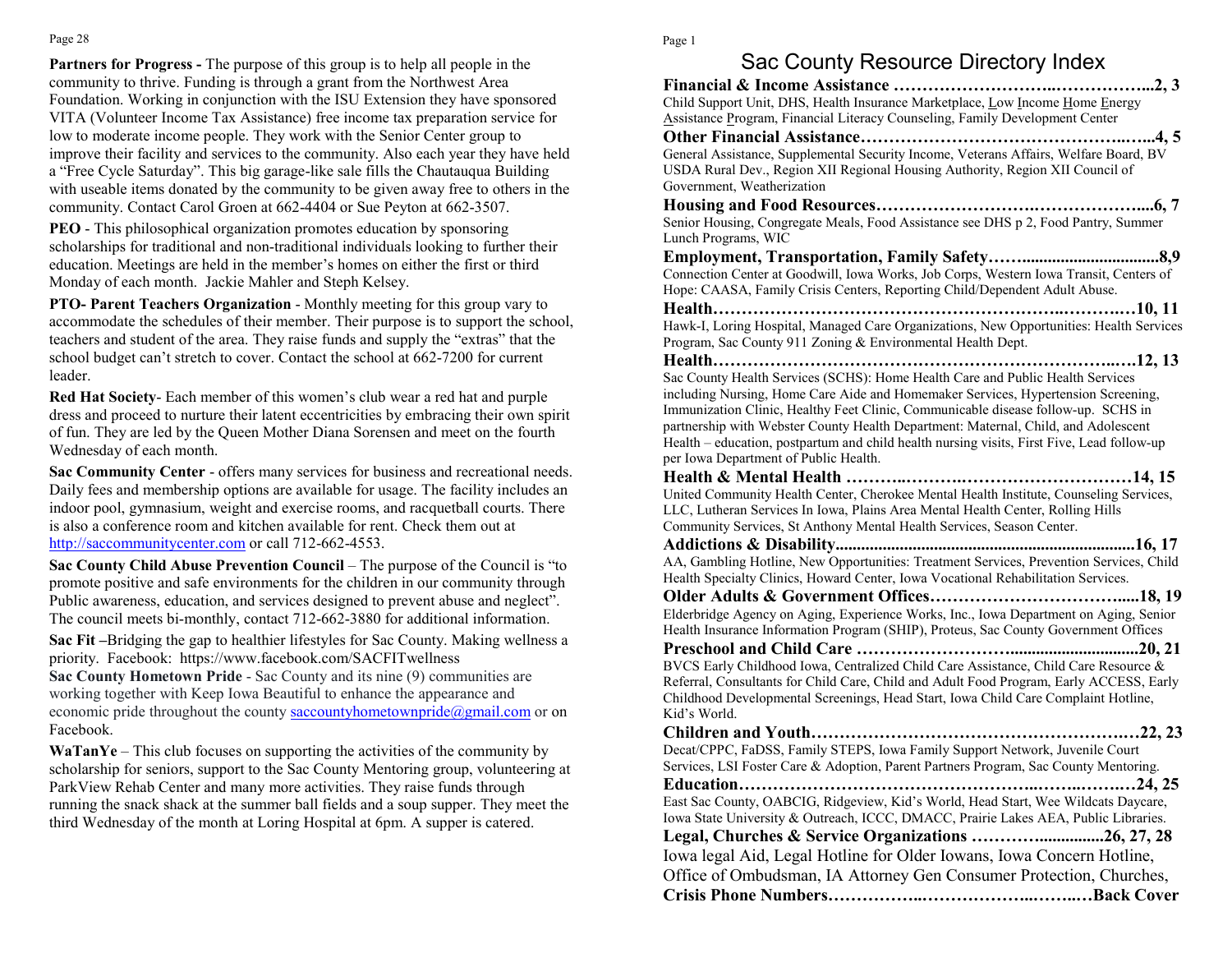#### **Financial & Income Assistance**

 **Child Support Unit** - Enforces payment of ordered child Support, assists in modifying or ending a child support order when appropriate. ph: 1-888-229-9223 (Toll Free)

Website: https://childsupport.ia.gov/

## **Dept. of Human Services Office (DHS) Sac County**

Mailing Address: 608 N. Court Street, Suite C, Carroll, IA 51401 Local Office: 116 South State St., Suite B, Sac City, IA 50583 Sac City Office Hours: By appointment only Phone (toll-free): 1-866-202-5968; Fax: 712-792-1516 Income and Resources for Meeting Basic Needs (Income and resource/asset guidelines apply) https://dhs.iowa.gov/

- Medicaid/Title 19 health care
- $\bullet$ Cash Assistance (FIP – Family Investment Program)
- $\bullet$ Food Assistance (Food Stamps)
- $\bullet$ Child Care Payment Assistance
- $\bullet$ Job Training Assistance

## **Health Insurance Marketplace**

Individuals and small businesses can use the Marketplace to purchase affordable health insurance from a choice of products offered by qualified health plans. The Marketplace will also coordinate eligibility and enrollment with Medicaid and CHIP (the *hawk-i* program). Website: https://www.healthcare.gov/ph: 1-800-318-2596

## **ISU Extension & Outreach**

ISU Iowa Concern Hotline 800-447-1985

https://www.extension.iastate.edu/iowaconcern/

 Family Finance Phone 712-730-3884 ISU Extension Family Finance Specialist. The hotline is confidential offers some legal support, food preparation, housing and mortgage, referral support one-on-one various manners dealing with debt what rights are, receiving calls focusing on stimulus funds: Secretary of State website, IRS, Social Security, SSI, DE.

### **Sac City Churches**

- Einert **Christ** South  $15<sub>th</sub>$  St and Audubon, 712-662-7714
- **First Christian Church** 521 Park Avenue, 712-662-7996
- First Presbyterian Church 812 Audubon Street, 712-662 4304
- St. Mary's Catholic Church South 12th Street, 712-662-4371<br>
St. Baul's Lutheran Church 1112 Boilov Street, 712-662-702
- **St. Paul's Lutheran Church 1112 Bailey Street, 712-662-7029**<br>
St. Peter's Lutheran Church 2541, 200, Street, 712, 662, 7202
- **St. Peter's Lutheran Church 3541 300th Street, 712-662-7392<br>
Inited Methodist Church 000 Main Street, 712,662, 7426**
- **United Methodist Church** 900 Main Street, 712-662-7436

### **Service Organizations**

 Contact information for service organizations on pages 27 and 28 is available by calling Chamber- Main Street (712) 662-7316.

**Chamber-Main Street Sac City** - The mission of Chamber-Main Street Sac City is to promote the economic, social and political life of Sac City and its surrounding trade area. Goals are: to establish and sustain a revitalization program which reflects community spirit, involvement, and positive attitudes; to strengthen and broaden the economic base of Sac City; to improve the physical appearance of the commercial district using downtown as an initial focal point; to market Sac City through innovative promotions and activities in the commercial district and to showcase the unlimited advantages of Sac City. Website: http://saccity.org/ for more information, call 712-662-7316 or e-mail saccitymainstreet@prairieinet.net

**After 5 Club** is a group of Christian women that meets at 7pm either the third or fourth Monday of each month at the First Christian Church. There is a catered meal and inspirational speakers. Their focus is to promote local businesses and school projects.

**Kiwanis** - Focuses on changing the world by serving children one child and one community at a time. Lunch and meetings are every Monday at noon at the Sac Community Center. Website has current contact information at: http://www.saccitykiwanis.org/

**Lions** - The Lions are an international club whose purpose is to empower volunteers to serve their community, meet humanitarian needs, encourage peace and promote international understanding. Meetings: second and fourth Tuesday 7pm at the Community Center. Services for visually impaired individuals are the focus of the Lions. They sponsor leader dogs through the Rockwell City Correctional facility, collect used eye glasses, and provide college scholarships. Fund raising is through their famous omelet breakfasts.

**Men's Club**- Service to the youth of the community through providing activities and learning opportunities is provided by this club. They sponsor the punt, pass and sprint contest, bicycle rodeo, drive, chip and putt contest, sandbox fill, scholarships, and Christmas gifts to the outreach center. Fund raising is by soup and pie sales and hoagie sales, with proceeds used for community events and projects, and Men's Club activities. Meetings are held at the New York Life Insurance Office on the 4th Tuesday at 7pm.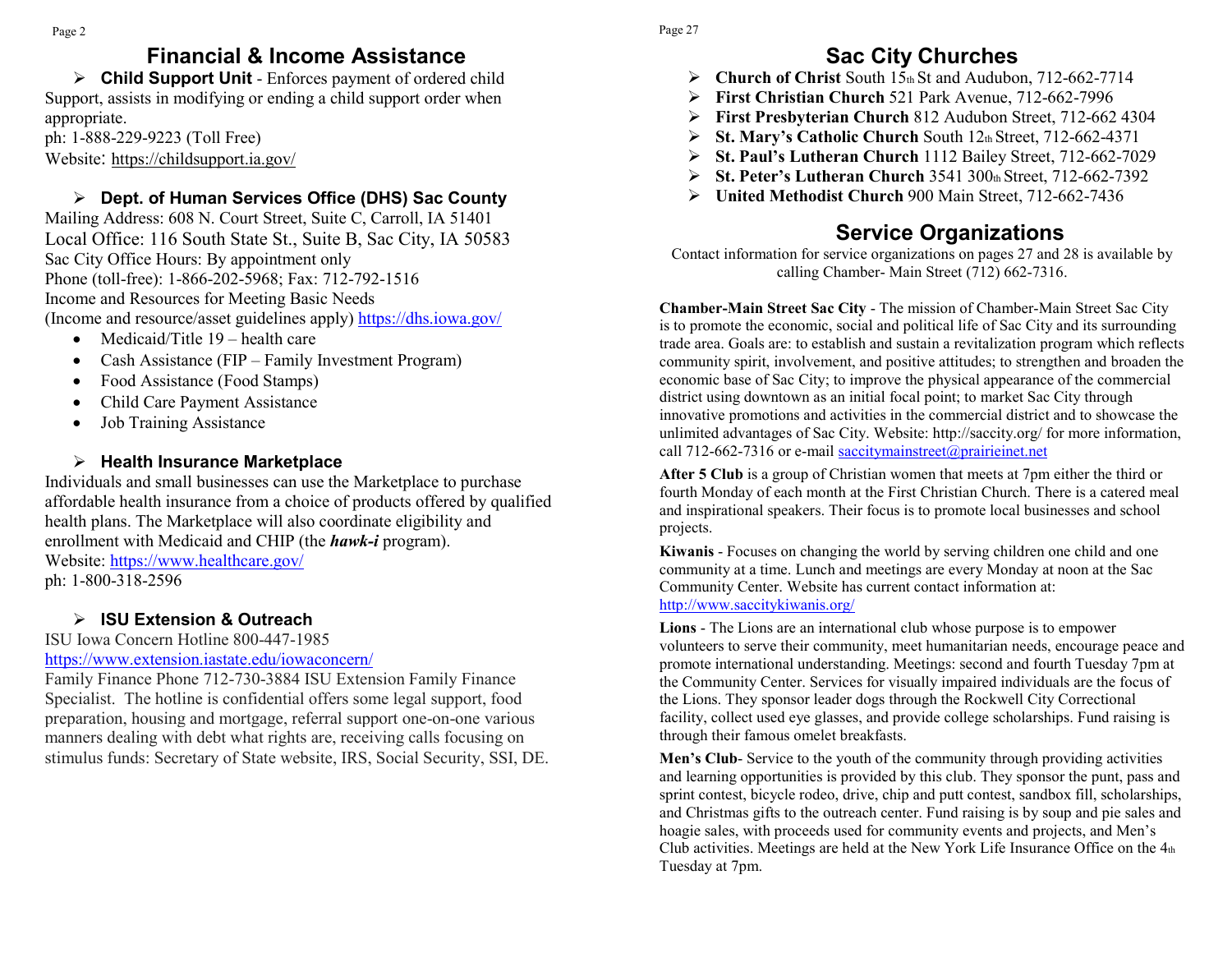#### **Legal**

#### **Iowa Legal Aid**

Northwest Iowa Regional Office, 520 Nebraska Ave, Sioux City IA ph: 800-532-1275 application line or 800-342-9229 http://www.iowalegalaid.org/

 Legal representation for low-income Iowans in selected situation. Information available on-line, in English, Spanish, Chinese, and Bosnian. On-line chat also available.

#### **Legal Hotline for Older Iowans**

#### ph: 800-992-8161

http://www.iowalegalaid.org/ Hours: 9:00 – 4:00 M - F

 A project of Iowa Legal Aid. Provides free, confidential legal advice and other services to Iowans age 60 or older. Information and advice about noncriminal issues, including: Consumer & Finance, Housing, Family Law, Grandparent Visitation and other issues, Individual Rights, Wills and Life Planning, Health Care, Public Benefits Nursing Home and Long Term Care.

### **Iowa Concern Hotline**

ph: 800-447-1985

www.extension.iastate.edu/iowaconcern/

 Free, confidential 24/7 hotline to assist with issues causing stress, including financial, legal and other issues. Attorney on staff to provide legal information. Operated by Iowa State University Extension. Information and live chat available on-line.

### **Office of Ombudsman**

ph: 515-281-3592 or 888-IA-OMBUD (888-426-6283) Email: ombudsman@legis.iowa.gov https://www.legis.iowa.gov/Ombudsman/

 A legislative office established to investigate complaints and answer questions concerning most state and local government agencies.

### **Iowa Attorney General Consumer Protection Office**

ph: 515-281-5926 or 888- 777- 4590

#### Email: consumer@iowa.gov

 Information and enforcement to protect consumers from fraud and ensure fair competition. The Attorney General's office also helps crime victims, raises child support awareness, and provides other legal services to the state of Iowa. Iowa Attorney General Main Office ph: 515-281-5164 www.iowa.gov/government/ag Website: https://www.iowaattorneygeneral.gov/

#### **Low Income Home Energy Assistance Program**

 New Opportunities Inc., Sac County Family Development Center 1710 West Main St, Sac City IA 50583 ph: 712-662-3236; Fax: 712-662-3593. Website: https://www.newopp.org/

9 a.m. -3 p.m. Mon-Fri or by appointment.

 The Low-income Home Energy Assistance Program (LIHEAP) is designed to aid qualifying low-income Iowa households (homeowners and renters) with income at or below 150% of the Federal Poverty Guidelines. Applications are accepted on a first come/first served basis at your local Family Development Center from November 1 through April 30 (October 1 for households with elderly/disabled member).

- In the payment of a portion of their residential heating cost for the winter heating months,
- To encourage regular utility payments,
- $\bullet$  To promote energy awareness and to encourage reduction of energy usage through energy efficiency, client education, and weatherization.

### **New Opportunities Financial Literacy Counseling**

New Opportunities Inc., Sac County Family Development Center 1710 West Main St, Sac City IA 50583

#### ph: 712-792-9266 https://www.newopp.org/

 Financial Literacy Counseling offers adults and children the opportunity to learn to build financial security. Financial Literacy is offered at no cost to families throughout New Opportunities 7 county service area. Adults and children learn to:

 Reduce debt, Build savings, Improve credit, create a budget, develop a plan to accomplish financial stability, and practice wise shopping.

#### **New Opportunities Inc., Sac County Family Development Center**

 1710 West Main Street, Sac City IA 50583 ph: 712-662-3236; Fax: 712-662-3593 Website: https://www.newopp.org/

9 a.m. – 3 p.m. Mon-Fri or by appointment

 New Opportunities, Inc. offers Energy Assistance (LIHEAP), Food Pantry, SHARE, and a variety of other assistance programs, including: **Clothes Closet:** used clothing available at very low cost

**Christmas Angel Tree:** gifts for families in need.

 **Mobile Food Pantry:** Every other Month - February, April, June, August, October, December, on Wednesday 4:00 to 6:00 pm VFW Hall in Sac City.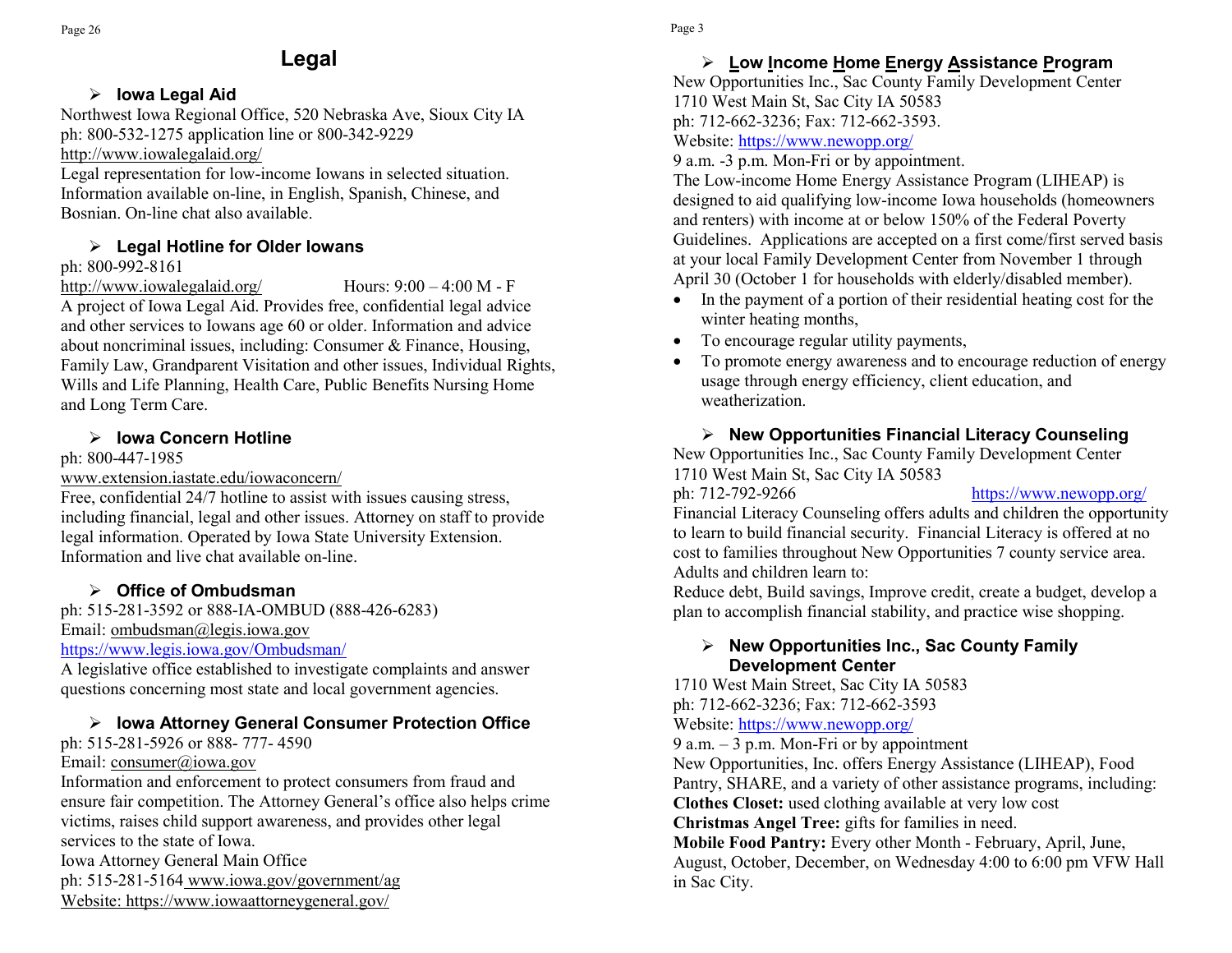#### **Other Financial Assistance/Resources**

### **Sac County General Assistance**

100 N. West State Street (Courthouse, 2nd floor), Sac City, IA 50583 ph: 712-662-4552; Fax: 712-662-4552

 Short-term financial assistance (i.e.: utilities, shelter, food vouchers, emergency medical); assistance in applying for other benefits.

### **Sac Supplemental Security Income (SSI)**

Social Security Administration, 800 Oneida St, Storm Lake IA 50588

Social Security Administration, 818 Bella Vista Drive, Carroll, IA 51401 Phone: 866-572-8381

 Hours M-T-TH-F 9:00 am – 3:00 pm W 9:00 am – Noon National Helpline: 800-772-1213

#### https://www.ssa.gov/

 Monthly income available for low-income individuals who are disabled or over 65.

### **Sac County Veterans Affairs**

100 N. West State Street (Courthouse, 2nd floor), Sac City, IA 50583 ph: 712-662-4552; Fax: 712-662-4552

 Assist veterans and family members in applying for veterans benefits (ie: pension or service connected compensation, medical, death and burial, education, home loan, life insurance).

### **Sac City Welfare Board**

Make contact through local churches (page 27) or other agencies. Modest funding to assist with essential financial needs of individuals and families with Sac City addresses, when no other resources are available.

Page 4 Page 25

#### **Iowa State University Extension**

 Sac County Office, 620 Park Ave , Sac City IA 50583ph: 712-662-7131; Fax: 712-662-7133 Website: https://www.extension.iastate.edu/sac/ Research-based, non-commercial information for families (nutrition, family life, money management, etc), youth (through 4-H and other programs), agriculture, communities, and business and industry.

 Specific services include workshops, publications in print and on-line, individual consultation and more.

#### **Iowa Central Community College**

 (Campuses located in Fort Dodge, Storm Lake and Webster City) Fort Dodge: 515-576-7201 or 800-362-2793 330 Avenue M, Fort Dodge IA 50501 Storm Lake: 712-732-2991 916 Russell St, Storm Lake, IA 50588 Website: https://www.iowacentral.edu/

#### **Des Moines Area Community College**

 (Campuses in Ankeny, Boone, Carroll, Des Moines, Newton, more) 515-964-6200 or 800-362-2127 https://www.dmacc.edu/Pages/welcome.aspx

#### **Prairie Lakes Area Education Agency**

500 NE 6th St, Pocahontas IA 50574 Main Office: 712-335-3588 or 800-540-3858 Lending Library for Teachers: 800-594-9494 https://www.plaea.org/

 Regional support system for K-12 school districts, providing special services, training, and technical assistance for school staff, students, and their families.

#### **Public Libraries**

| Auburn Public Library -209 Pine - 51433 712-688-2264           |
|----------------------------------------------------------------|
| Early Public Library -107 Main St - 50535 712-273-5334         |
| Lake View Public Library -202 Main St - 51450712-657-2310      |
| Lytton Public Library -118 Main PO Box 136 - 50561712-466-2522 |
| Odebolt Public Library -200 S Walnut -51458 712-668-2718       |
| Sac City Public Library -1001 W Main - 50583712-662-7276       |
| Schaller Library -103 S Main PO Box 427 - 51053712-275-4741    |
|                                                                |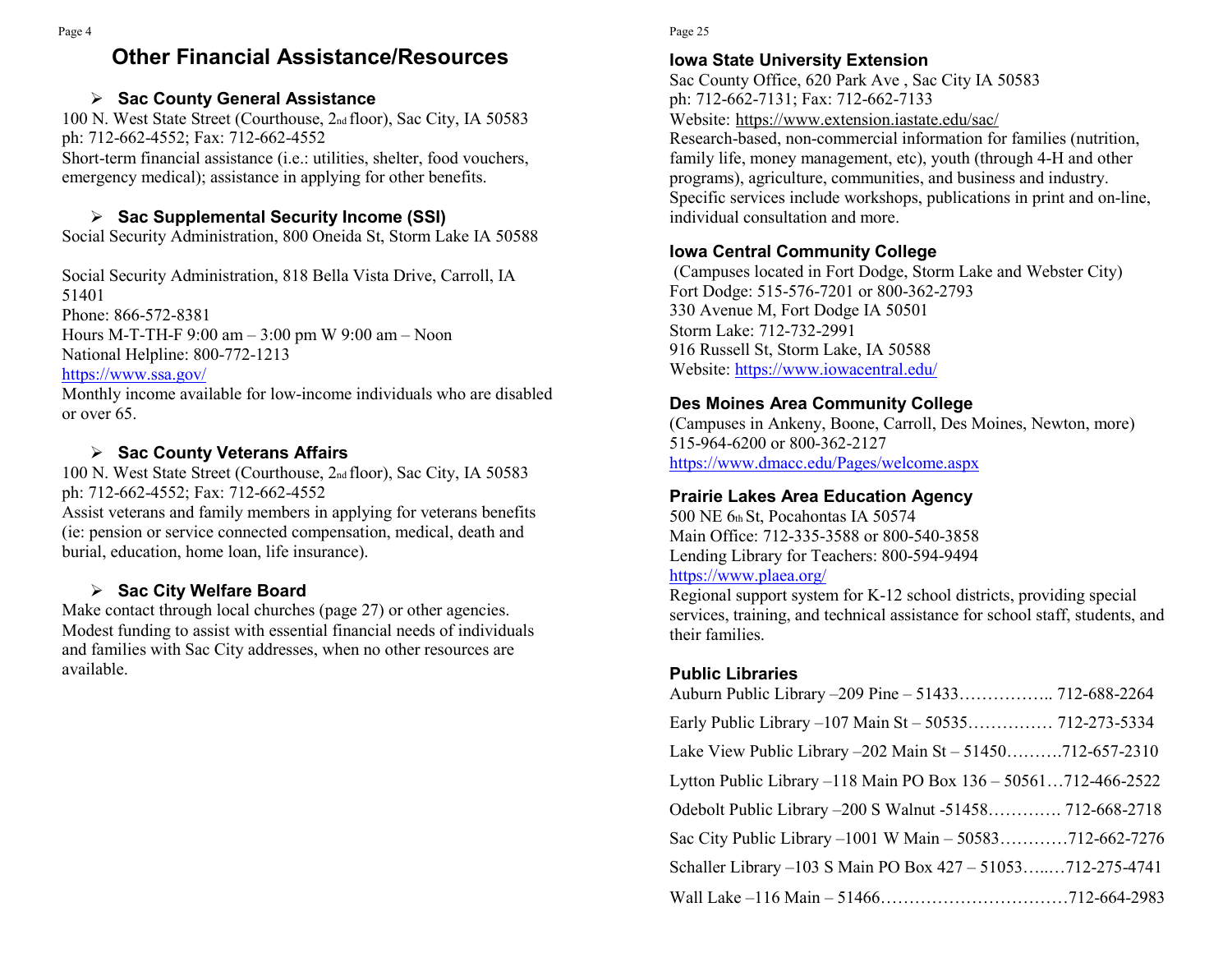#### **Education**

#### **East Sac County** (Auburn, Lake View, Wall Lake, Sac City) https://eastsac.k12.ia.us/

East Sac County Elementary – Sac City 400 S 16th St, Sac City, 50583 ph: 712-662-7200 East Sac County Elementary – Wall Lake 207 Boyer, Wall Lake 51466 ph: 712-664-2627

• East Sac County Middle – Sac City 300 S 11th St, Sac City, 50583 ph: 712-662-3259

• East Sac County High School – Lake View 801 Jackson, Lake View 51450 ph: 712-665-5001

#### **OABCIG** (Odebolt, Arthur, Battle Creek, Ida Grove) http://www.oabcig.org/

 Odebolt-Arthur Elementary & Middle School - Odebolt 600 S Maple St, Odebolt, 51458 ph: 712-668-2827

- BCIG Elementary Ida Grove 403 Barnes St, Ida Grove 51445
- OABCIG High School Ida Grove 900 John Montgomery Drive, Ida Grove 51445 ph: 712-364-3371

#### **Ridgeview** (Early, Schaller, Galva, Holstein) http://www.rvraptors.org/Home

- Schaller-Crestland Elementary; 300 S Berwick, Schaller, IA ph:712-275-4266
- Ridgeview Middle School; 310 W Main St, Early IA 712-273-5185
- Ridgeview High School; 519 East Maple St, Holstein, IA ph: 712-368-4353

**Kid's world Inc. Preschool** see page 21 **Head Start Preschool** see page 21 **Wee Wildcats Daycare** see page 21

#### **Housing Assistance**

### **Buena Vista County USDA Rural Development**

1619 North Lake Ave, Storm Lake, IA 50588 ph: (712) 732-1851; Fax: 855-251-2245 https://www.rd.usda.gov/iaMon-Fri, 8:00 - 4:30

 **Home Repair Assistance.** Very low-cost loans available to make needed home repairs or renovations. In some cases grants are also available. Income guidelines apply.

 **Home Buyer Program.** Low-cost home loans with no down payment required available for purchase of homes in rural areas (including small towns). Income guidelines apply.

### **▶ Region XII Regional Housing Authority**<br>Pox 663, 320 E.7 , Street, Cerrell JA 51401

PO Box 663, 320 E 7th Street, Carroll IA 51401 ph: 712-792-5560 https://www.regionxiiha.org/ Section 8 rental housing vouchers available to households meeting income guidelines, for use in paying for housing that meets rental guidelines and inspection.

### **Region XII Council of Governments**

1009 East Anthony St, PO Box 768, Carroll, IA 51401ph: 712-792-9914; www.region12cog.org

 Housing assistance to benefit low to moderate income home buyers or home owners, including a Revolving Loan Fund for home repairs, and down payment assistance. Region XII COG also assists communities with housing issues on a larger scale.

### **Weatherization**

New Opportunities Inc., Sac County Family Development Center 1710 West Main Street, Sac City IA 50583 ph: 712-662-3236; Fax: 712-662-3593 Website: https://www.newopp.org/

 Minor home improvements to reduce residential energy costs, available to homeowners and to renters. Typical steps include blowing insulation; sealing doors; duct sealing; and basic heating repair. Education given on use and maintenance of improvements made.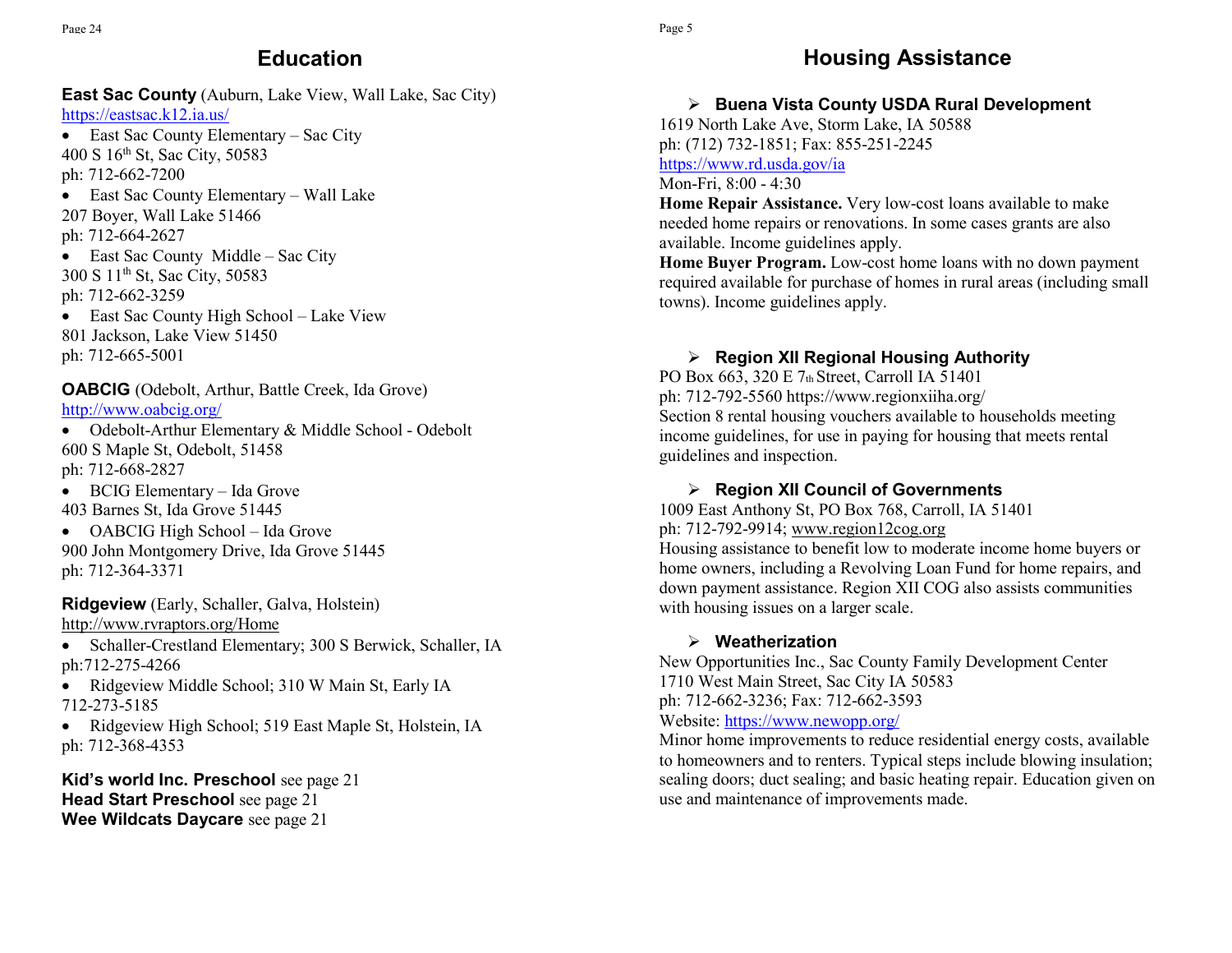#### **Senior Housing**

Housing available with rents determined on a sliding fee scale in proportion to income (HUD Accepted).

**Meadowlane Apartments**  214 So. 21st Street, Sac City, IA 50583 ph: 712-660-7821

**Brookridge Apartments**  South 16th Street, Sac City, IA 50583 ph: 712-792-7800

 **Westview Apartments**  South 16th & Gishwiller, Sac City, IA 50583 ph: 712-662-7827 or 712-662-4755

#### **Food Resources**

### **Congregate Meals**

Sponsored by 60+ Nutrition Agency and Elderbridge Agency on Aging.

- $\bullet$ Sac City Senior Center: Tourgee & Main St; 712-662-7919
- $\bullet$ Wall Lake Community Center: 108 Boyer St,; 712-664-2984
- $\bullet$ Odebolt Community Center: 116 E. 2nd St; 712-668-2223
- $\bullet$  Lake View: Eilert Auen Post, 310 Main St; 712-665-4005 (10-1P) Reservation 657-8547
- Auburn City Hall: 209 Pine St; 712-688-2264

Nutritious lunch provided Monday-Friday. Call the meal site to make a reservation a day in advance and to determine the time the meal is served. For eligible diners (persons 60 and older, his/her spouse and dependents with disabilities) meeting income guidelines, a half-price donation is suggested. For eligible diners with income above guidelines, a full-price contribution is suggested. For those under age 60, full price applies. Food stamps can be used. Call to find out current price.

#### **Home-delivered Meals**

 712-662-7919 – Sac City; 712-668-2223- Odebolt; 712-664-2984 – Wall Lake, Lake View; 712-688-2264-Auburn Nutritious lunch delivered to home Monday –Friday. Call the meal site a day in advance to schedule delivery. Suggested contributions are the same as congregate meals. Food Stamps can be used. Diner must meet nutrition program homebound criteria to receive a home-delivered meal.

### **Food Assistance (Food Stamps)**

See Department of Human Services, p. 2

Page 6 Page 23

## **LSI Foster Care and Adoption**

Lutheran Services in Iowa, 205 S  $7<sup>th</sup>$  St, Denison, IA 51442 ph: 712-263-9341 Fax: 712-263-6061 M- F 8:00 am – 4:30 pm Website: http://lsiowa.org/

 **Behavioral Health Intervention Services (BHIS),** family preservation, foster care services, Iowa's Kids net (adoption), pregnancy prevention.

### **Parent Partner Program**

Parent Partner Coordinator, Children & Families of Iowa, Phone: 515-577-8929 Website: http://dhs.iowa.gov/parent-partners Coordinator: Emmalee Bolin 515-577-8929 Email: emmaleeb@cfiowa.org

Mentor families currently involved with Department of Human Services. Parent Partner Activities

- Work with families to promote engagement in case plan activities.
- Help maintain connections between parents and children while in out of  $\bullet$ home care.
- Share insight and understanding about their own personal experiences that may help parents be successful in their reunification efforts.
- Assist in the goal of reunification and/or the development of appropriate alternative permanent plans.
- Provide a sense of hope and inspiration to parents in the "system".
- e Connect parents with resources.
- $\bullet$ Provide encouragement, outreach and support.
- Work with Parent Partner team (Parent Partner Coordinator, child welfare case worker, planning committees, etc.).

## **Sac County Mentoring**

New Opportunities Inc., 1710 West Main Street Sac City, IA 50583 ph: : 712-662-7921 Fax: 712-662-8020

#### Website: https://www.newopp.org/

 *Mentoring* a child through the Fun Friends *Mentoring* Program is fun and rewarding for children and adults. *Mentoring* creates a special bond and can help build self-esteem, develop strong ... values, and provide a fund, nurturing environment. And you can do that in as little as 4 hours per month!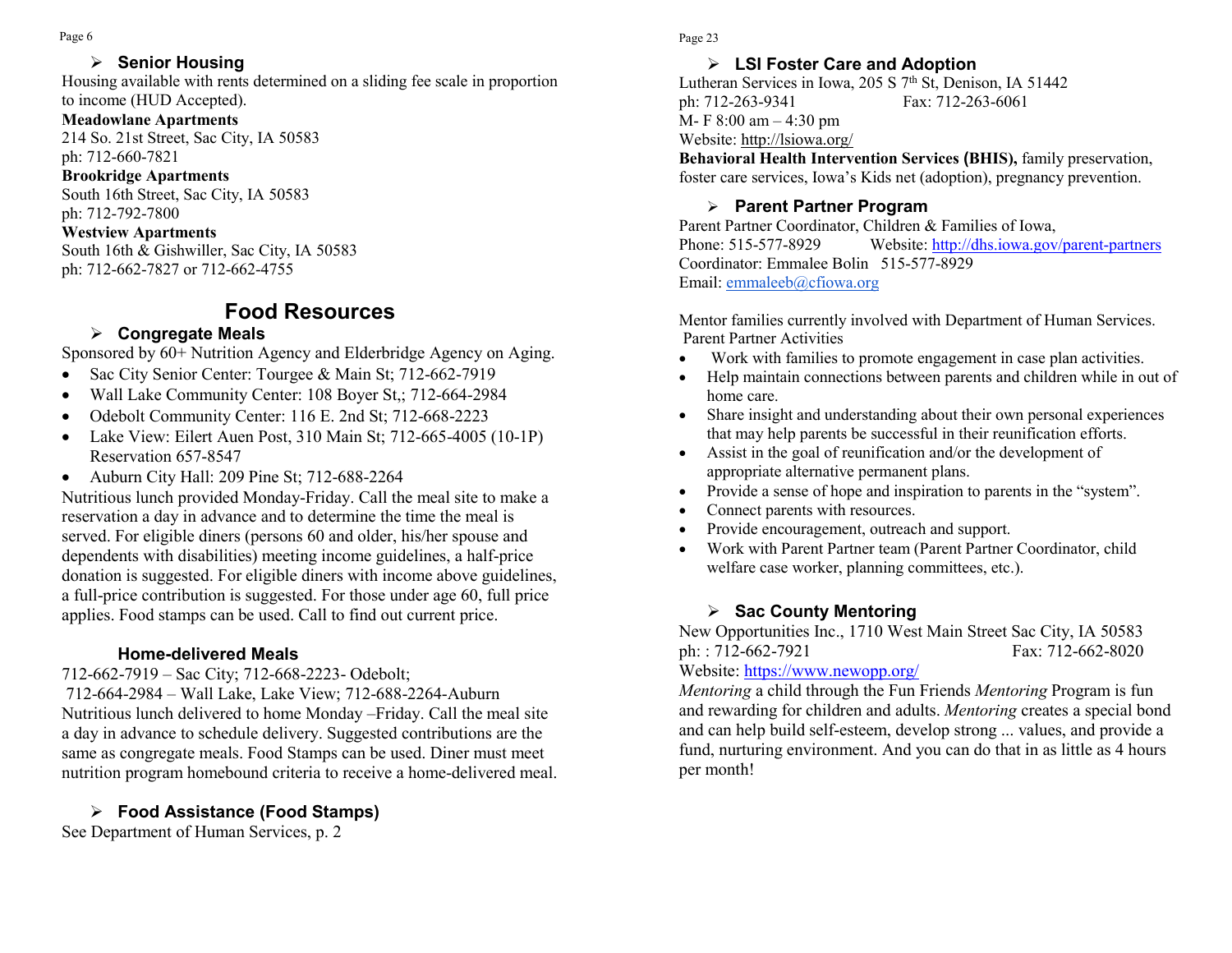#### **Children and Youth**

#### $\blacktriangleright$ **Decat/CPPC**

#### **(Community Partnership for Protective Children)**

608 N Court Suite C Carroll, IA 51401

Phone: 712-792-4391 ext. 239

#### Email: mscott@dhs.state.ia.us

 Crawford/Sac Board funding programs for children 5-18 years. Call for information about Community Based Family Team Meetings. Local<br>Planning Crowns most bi monthly in Soo City. Planning Groups meet bi-monthly in Sac City.

#### **Family Development and Self-Sufficiency (FaDSS)**

Youth & Shelter Services, Inc. (YSS) ph: 515-233-3141 ext. 4405

#### Website: https://www.yss.org/

 FaDSS is a state-sponsored program to help families who are receiving FIP work to become self-sufficient, through home visits and work with a Family Development Specialist. *Eligibility:* Adult member of household must receive FIP (cash assistance through DHS). Call for appointment.

### **Family STEPS Program**

 Sac County Health Services, 116 South State St, Suite A, Sac City, IA 50583 ph: 712-662-4785 Fax: 712-662-7862 Website: www.SacCountyHealthServices.com

 Free home visits providing support and education to expectant parents and to parents with children up to age 5. Designed to help provide children a healthy start and to reduce the stress associated with the birth of a baby. No income guidelines.

### **Iowa Family Support Network**

ph: 1-888-IAKIDS1 (1-888-425-4371) or Email: <u>iafamilysupportnetwork@everystep.org</u>

Website: https://www.iafamilysupportnetwork.org/ The Iowa Family Support Network (IFSN) is a website which includes information and referral for Early ACCESS, IDEA Part C services, along with Family Support Services and Group Based Parenting Programs. The IFSN website contains a statewide Resource Directory, Statewide Events, National Resources, and Projects and Research related to early childhood including early intervention.

## **Juvenile Court Services**

Carroll County Court House ph: 712-790-0406 Hours: Monday-Friday, 8-4:30 Supervises court-ordered services for youth.

Page 22 Page 7 Page 7 Page 7 Page 7 Page 7 Page 7 Page 7 Page 7 Page 7 Page 7 Page 7 Page 7 Page 7 Page 7 Page 7 Page 7 Page 7 Page 7 Page 7 Page 7 Page 7 Page 7 Page 7 Page 7 Page 7 Page 7 Page 7 Page 7 Page 7 Page 7 Page

### **Food Pantry**

New Opportunities Inc., Sac County Family Development Center 1710 West Main Street, Sac City IA 50583 ph: 712-662-3236; Fax: 712-662-3593 Website: https://www.newopp.org/ 9 a.m. – 3 p.m. Mon-Fri or by appointment Free food package available to families in need on a limited basis.

### **Summer Lunch Programs**

---- Free summer lunch program available June 3 - August 15 Sac City Recreation Center. The program is open to ages 2 to 18 yrs. Serving time is from 11:30 to 12:30 Contact: Barb Bloes 712-830-2485. ----Join us for a free breakfast and lunch! Open to all children and teens. No registration or identification is required.

Schaller-Crestland Elementary (Schaller) Ridge View Middle (Early) June 2 to August 1 Mon – Fri. Lunch 11:00 am – 12:00 pm. Phone contact: 712-273-5185

### **WIC (Women, Infants and Children)**

New Opportunities Inc. ph: 712-792-9266 or 800-642-6330

Website: https://www.newopp.org/

 WIC provides coupons to buy milk, cheese, baby formula, fruit juice, cereal, and other healthy foods, along with nutrition information. For pregnant, breastfeeding, and post-partum women, or families with children under 5; income guidelines apply. Phone contact is in Carroll, but WIC appointments and clinics are held in Sac County.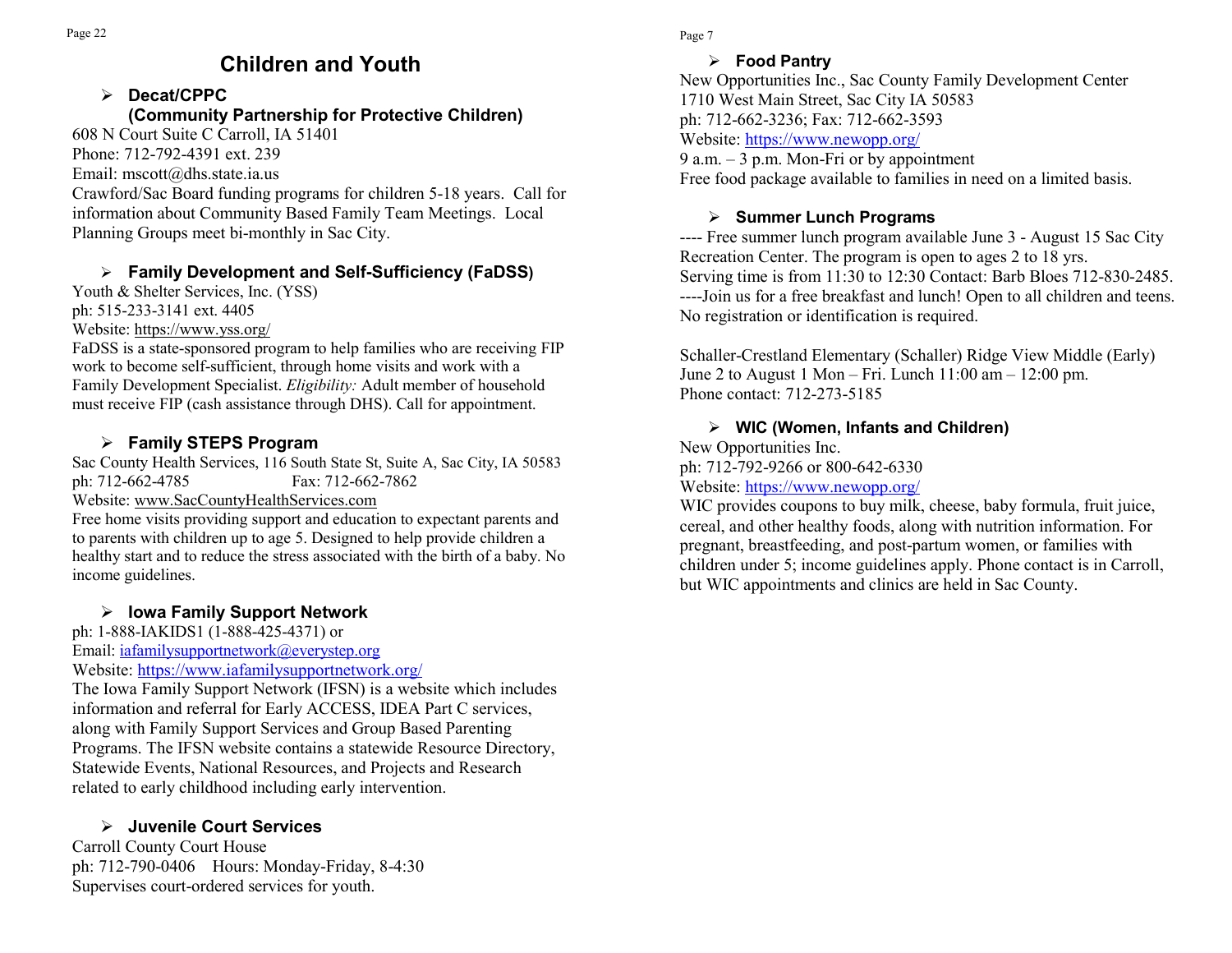#### **Employment**

### **Example Connection Center at Goodwill**<br>W Milweykee 50588

229 W. Milwaukee, 50588

Storm Lake, IA 50588 ph: 712-749-5146 Hrs: M – F 10:00 am – 6 pm

 Education: resume and cover letter preparation, job postings, workshops, application assistance, and interview preparation. Technology: available computers, Wi-Fi Access, free printing and local faxing, multi-media projection screen, Windows 7/Office 2010. Networking: Community resources, employment resources, free online learning, job search sites, career fairs, and resource room.

### **Iowa Works of Carroll > Iowa Works of Carroll > I**

619 N Carroll St, Carroll IA 51401; ph: 712-792-2685 8:30 a.m. – 4:30 p.m. Hrs: M, T, Th, F and Wed 9:00 – 4:30 Website: https://www.iowaworks.gov/vosnet/Default.aspx *Primary services:* job placement, job insurance fi ling, services for veterans, labor market information, re-employment services. *Additional services:* pre-employment training, skills assessment, resume writing, on-the-job training, at-risk youth. A *Resource Center* is available Monday-Friday 8:30 a.m. – 4:30 p.m. for use of computer equipment.

#### **Job Corps**

National Info-Line: 800-733-JOBS; (800-733-5627) http://recruiting.jobcorps.govDenison Job Corps Center 10 Opportunity Dr, P.O. Box 610, Denison, IA 51442 ph: 712-263-4192; Fax: 712-263-6910 Education and training of young persons: ages 16-24, solo parent program on site. *For application information:* contact one of the numbers above.

Page 8 Page 21

### **Early ACCESS**

Iowa Family Support

Ph:1-888-425-4371 Website: http://www.earlyaccessiowa.org/ Early ACCESS serves children under 3 years of age; who have a health or physical condition that affects his or her growth and development; or have a delay in his or her ability to play, hear, see, talk, or move. There are manyservices and resources to help your child and family.

#### **Early Childhood Developmental Screenings**

Prairie Lakes Area Education Agency 824 Flindt Drive, Suite 105, Storm Lake IA 50588 ph: 866-540-3858 ext. 87005 Website: http://www.aea8.k12.ia.us/

 Free screenings for children from birth to age 5 when concerns are present or developmental delay is suspected. Screenings include complete evaluations, problem-solving and recommending services where appropriate.

### **Head Start**

New Opportunities Inc., Sac County Head Start 1408 Robbins Street, Sac City IA 50583 ph: 712-662-6294 Website: www.newopp.org Head Start is a federally funded preschool program for children age three and four by September 15 of the school year. The program offers comprehensive services to enrolled children and their families. Children at Head Start receive nutritious meals, active learning experiences and dental and health gives, support is offered for children with disabilities. The Head Start program is child-focused with the overall goal of increasing the school readiness of young children. Income guidelines apply.

#### **Iowa Child Care Complaint Hotline**

Department of Human Services Phone: 844-786-1296 Report a child care business that is not meeting Iowa's child care rules.

### **Licensed Day Care Centers**

Kid's World Inc. QRS 4 Star 1408 Robbins Street, Sac City, IA 50583 ph: 712-662-7259 Website: http://frontiernet.net/~kwsc/index.html Wee Wildcats Day Care ORS 5 Star 301 S Hanover Street, Schaller, IA ph:712-275-4266

 Licensed with the Department of Human Services and participating in Iowa Quality Rating Scale (QRS) program. The purpose of the centers is to provide high quality child care in a safe and nurturing environment that promotes the development of the "whole" child while responding to family's needs.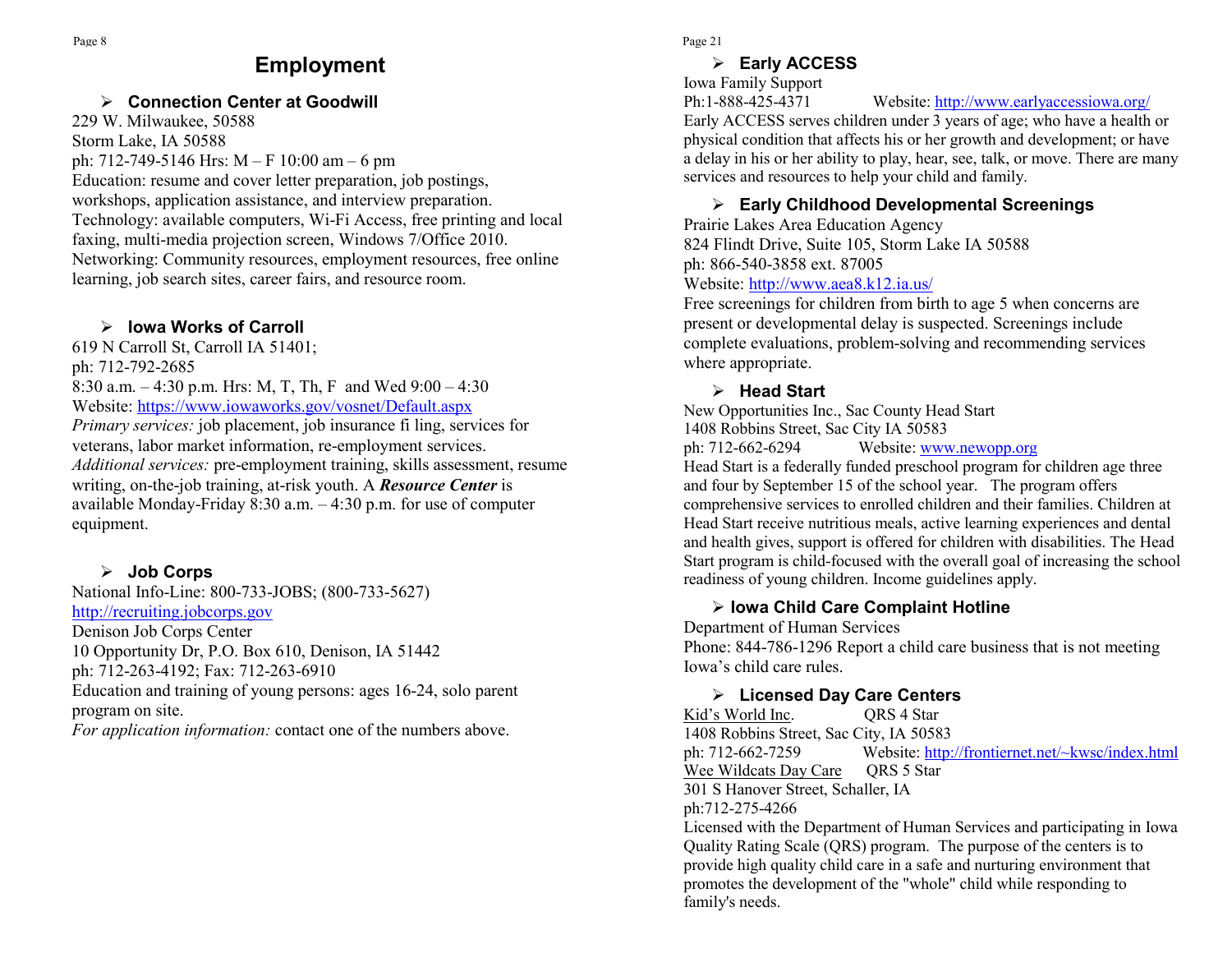#### **Pre-school and Child Care**

### **Buena Vista, Crawford, Sac, Early Childhood Iowa**

PO Box 174 Breda, IA 51436

8:00 am 3:30 pm Monday-Friday

ph: 712-830-6775 Website: http://bvcsearlychildhoodiowa.org/ The BVCS Early Childhood Iowa 3-County Board provides funding to early childhood programs for children prenatal through age five through a Request for Proposal process.

#### **Preschool Tuition Scholarships**

 Financial assistance in paying for 3 and 4-year-old preschool tuition to a local preschool. Sliding fee determined by income. Application required available at participating preschool, BVCS ECI website, or calling the office.

### **Centralized Child Care Assistance**

Department of Human Services

 Mailing Address: CCAU 1305 East Walnut St, Des Moines, IA 50319 ph: (toll-free): 866-448-4605

http://www.dhs.state.ia.us/Consumers/Find\_Help/A-Z\_Services.html

#### **Child Care Resource and Referral**

Mid-Sioux Opportunity Inc., 418 Marion St, Remsen IA 51050 ph: 877-216-8481

 Call to receive information and referrals 855-244-5301 for families seeking child care in their community. Information on child care assistance and other family support services for income-eligible families. Online web referrals for child care is also available at www.iowaccrr.org.

### **Consultants Serving Child Care Providers**

#### Child Care Resource & Referral - **Child Care Consultant:**

 ph: 712-541-2432 Services provided to child care businesses via sitevisits, phone, email, and training on a variety of child care issues including business management and quality ratings.

 **Business Development Specialist**- Ph-712-786-3489-assisting communities with child care solutions

#### Calhoun County Public Health - **Child Care Nurse Consultant:**

 Ph:712-297-8323 – health and safety issues/trainings in early care and education environments.

### **Child and Adult Care Food Program**

New Opportunities, Inc., 800-642-6330 or 712-792-9266 Website: www.newopp.org

 Subsidizes healthy meals and snacks in participating registered child care homes and licensed child care centers. Child care providers: call for information on how to participate.

#### **Transportation**

### **Western Iowa Transit System**

Region XII Council of Governments, 712-792-9914

www.region12cog.org

 Sac City Contacts: (712) 830-0806; (712) 830-6441 Auburn Contact: (712) 688-2203

Door-to-door transportation services with flexible schedules to meet the needs of its riders. Per trip fee applies. Sixty buses and vans serve Audubon, Carroll, Crawford, Greene, Guthrie, and Sac Counties. Most of our buses are ADA accessible. Contact one of the above numbers at least 24 hours prior to the needed ride. Available to **all citizens**

#### **Family Safety**

#### **Centers of Hope (CAASA & FCC) Centers for Hope (CAASA) and (FCC) offer**:

 These services include a 24 hour crisis line, crisis counseling, advocacy & support groups for adults and children, shelter, medical, & legal advocacy, school outreach & violence prevention programs, community education & information programs, & professional education. All services are *free* and *confidential.*

#### **Centers Against Abuse & Sexual Assault (CAASA)**

Visit us on Facebook https://www.caasaonline.org/ CAASA counselors available anytime by calling: Phone: 712-363-5713 Crisis Line: 877-362-4612 \*Hours adjusted to serve the cliental\* CAASA provides services to victims of **sexual violence** and their families.

#### **Family Crisis Centers (FCC)**

Ph: 800-382-5603 Visit us on Facebook

FCC provides crisis services to victims of **domestic violence**. FCC provides Western Iowa Survivors of Homicide (WISH Unit) & Other Violent Crimes support & counseling for tragic situations.

### **Reporting Child Abuse and Dependent Adult Abuse**

Iowa Department of Human Service Centralized Intake - Child/Dependent Adult Abuse Hotline (24 hours/day): 800-362-2178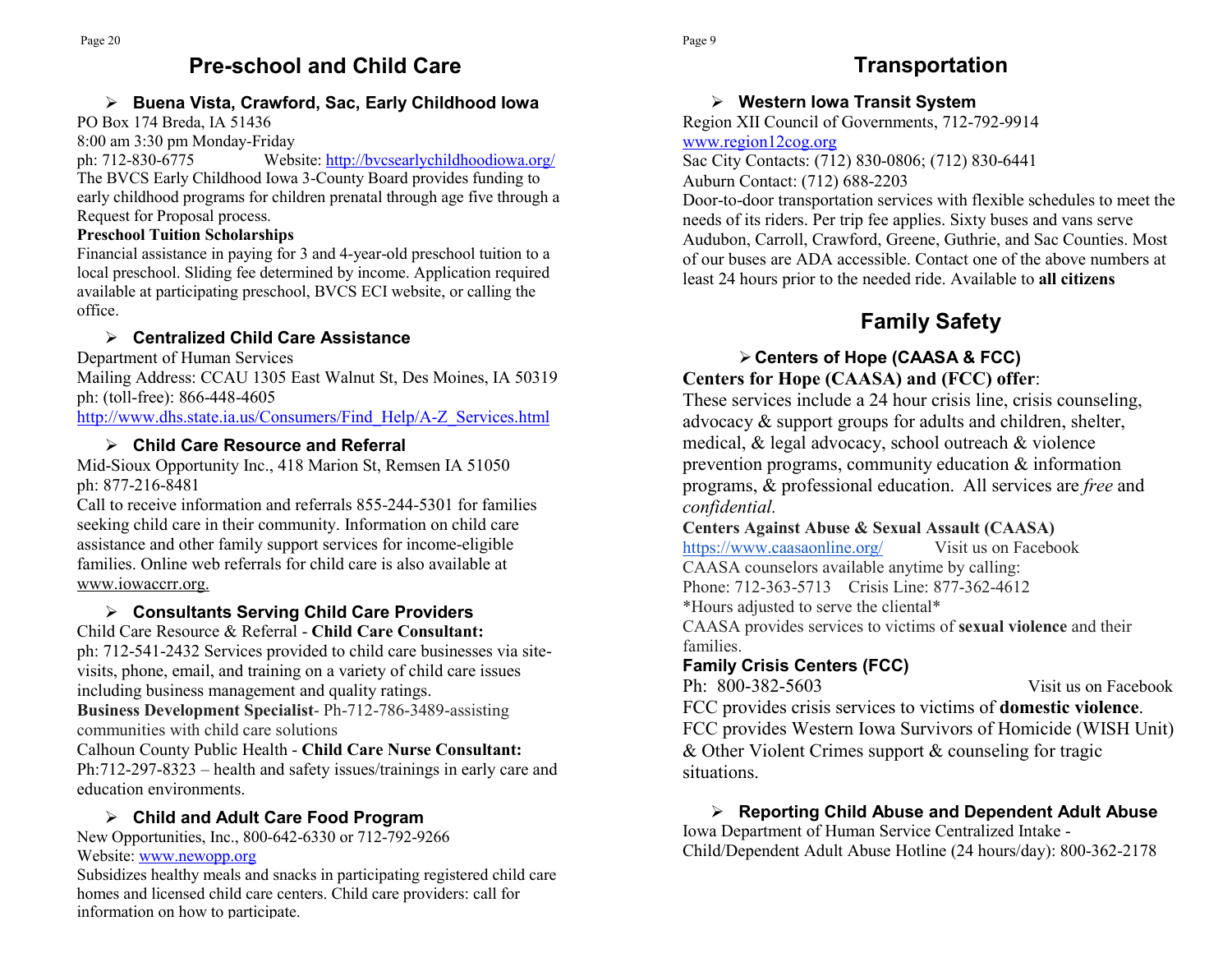#### **Health**

### **hawk-i (Healthy and Well Kids in Iowa)**

*hawk-i* health care coverage for uninsured children of working families. Low or no cost. The *hawk-i* program offers dental only coverage for children who have health insurance but may not have dental coverage. ph: **800-257-8563** (Mon–Fri, 8 a.m.-7 p.m.)

Website: https://dhs.iowa.gov/hawki

To qualify, a child must live in Iowa and:

- Be under 19 years old
- 0 Have no other health insurance (including Medicaid)
- Be a citizen of the United States or a qualified alien
- Be in a family that meets the hawk-i income limits
- e Cannot be the dependent of a State of Iowa employee

### **Loring Hospital**

211 Highland Ave, Sac City IA 50583 ph: 712-662-7105; fax: 712-662-3297 https://www.loringhospital.org/

 Loring Hospital in Sac City, Iowa, is a 25-bed Critical Access Hospital serving the health care needs throughout Sac County and bordering Iowa counties.

 The following services are available at Loring Hospital: Cardiac Rehab, Emergency Services, Laboratory, Nursing Services, Pharmacy, Pulmonary Rehab, Outpatient Services, Radiology Services, Respiratory

Therapy, Rehab Services, Surgical Services and an independent senior living facility.

 Outpatient specialty clinics include: cardiology, general surgery, urology, palliative medicine, dermatology, orthopedics, and wound care.

 Other community services include Lifeline, CPR and first aid classes, diabetes education, nutrition education, community wellness screenings, and more.

### **Managed Care Organizations (MCO)**

The IA Health Link program is administered by contracted Managed Care Organizations (MCOs) which provide members with comprehensive health care services, including physical, behavioral and long-term care services and support. The MCOs have a comprehensive network of health care providers that ensures quality care to all Medicaid members. Iowa Medicaid Member Services Mon – Fri 8 am to 5 pm Phone: 1-800-338-8366 https://dhs.iowa.gov/ime/about Iowa Total Care Phone: 1-800-404-1061 www.iowatotalcare.comAmerigroup Iowa Phone: 1-800-600-4441 www.myamerigroup.com/ia.

Page 10 Page 19

#### **Senior Health Insurance Information Program (SHIIP)** 1-800-351-4664 or http://www.therightcalliowa.gov/

Hours: 8:00 am – 4:00 pm M-F

 Telephone consultation and free publications to provide information about the insurance questions faced by older adults, including: Medicare coverage, Medicare Supplement Insurance Policies, Medicare Part D, Long-Term Care Insurance. In person conferences available

### **Proteus**

409 Kenyon Road, Fort Dodge IA 50501

ph: 800-798-8225 http://www.proteusinc.net/

 Basic education, vocational training and other program services to assist eligible seasonal and migrant farm workers and/or their dependents to acquire full-time non-seasonal jobs that offer financial stability. Proteus also helps to stabilize workers' seasonal agricultural employment through local delivery of supportive services.

#### **Sac County Government Offices**

100 N W State Street, Sac City, IA 50583 **Driver's License** (renew driver's license) 712-662-4578**County Assessor** 712-662-4492 **County Attorney** 712-662-4791 **County Auditor** 712-662-7310 **County Clerk** 712-662-7791 (Fax line) 712-662-7978 **County Engineer (**499 N 19th St) 712-662-7687 **County Landfill-Solid Waste (**2430 260th St) 712-662-4895**County Motor Vehicle Department** 712-662-7273**County Recorder** 712-662-7789**County Sheriff** 712-662-7127 **County Treasurer** (taxes) 712-622-7411 **Emergency Management** 712-662-4789 **Sac County Support Services** 712-662-7998 **Sanitarian** (116 S State Street) 712-662-7998 **Veterans Affairs** 712-662-7929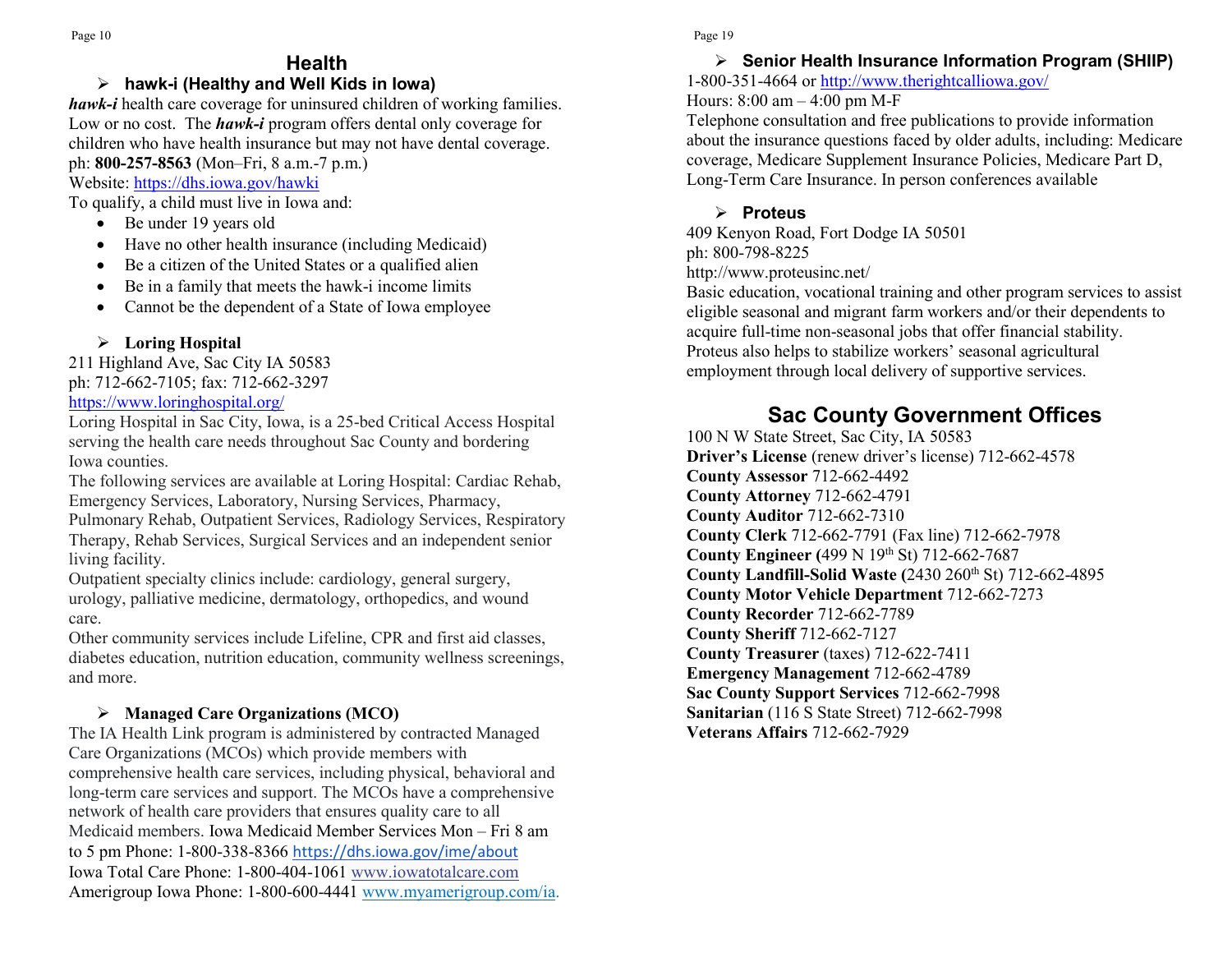#### **Older Adults**

### **Elderbridge Agency on Aging**

603 N. West Street, Carroll, Iowa 51401 ph: 712-792-3512 or 800-243-0678 OR elderbridge@elderbridge.org 7:45 a.m.- Noon 12:20 pm - 4:15 p.m. Monday-Friday Website: http://www.elderbridge.org/

 Eligibility: Persons 60 years of age or older and their families Information, assistance, case management and/or advocacy for a full range of senior needs. Informational meetings and programs for seniors. Provides funding to other organizations that provide services including: adult day care, chore, congregate/home delivered meals, homemaker/personal care, legal assistance, medication management, mental health counseling, respite, senior health, and transportation.

### **Experience Works, Inc.**

Website: https://www.experienceworks.org/

National Office: 866-397-9757 or 703-522-7272

 Senior community service employment program for people 55 and over, who are unemployed or have low incomes (125% of poverty or less). Experience Works offers job search help and on-the-job training.

### **Iowa Department on Aging**

Department of Elder Affairs, 800-532-3213 or 515-725-3333 Website: https://www.iowaaging.gov/

 Handbook For Older Iowans -A comprehensive easy-to-read booklet with basic information about health care, long-term care insurance, financial benefits, powers of attorney, wills and trusts, funeral laws, consumer protection, age discrimination, more. Published by the Young Lawyers Division of the Iowa State Bar Association, revised periodically. Search website for *Handbook for Older Iowans* for a downloadable copy or call for a free copy.

Page 18 Page 11 Page 11 Page 11 Page 11 Page 11 Page 11 Page 11 Page 11 Page 11 Page 11 Page 11 Page 11 Page 11

 **Managed Care Organizations (MCO) Continued** Amerigroup Iowa Resource Link https://www.myamerigroup.com/ia/get-help/local-resources.htmlGetting Help 24/7 (Amerigroup Members): https://www.myamerigroup.com/ia/care/care-options.html

### **New Opportunities Inc.**

2371 Highway 30E, Box 427, Carroll, IA 51401 Contact: 800-642-6330 or 712-792-7921 Main office 712-792-1344 www.newopp.org

#### **Health Services Program**

 Call for appointment: 800-642-6330 ext. 206, or 712-792-1344 Sliding fee scale, insurance accepted. Pap Smears & Breast Exams, Pregnancy Testing, Prenatal Education, Birth Control, STD/STI Testing.

#### **Family Planning For Women and Men**

Reproductive Health:

- Birth control exams and supplies
- e Tests and treatment for sexually transmitted diseases
- $\bullet$ Cancer screening; Pap smears and breast exams
- $\bullet$ Infertility exams, counseling, and referral
- 0 Test for high blood pressure and anemia
- $\bullet$ Pregnancy tests
- $\bullet$ Health Education

#### **Sac County 911 Zoning & Environmental Health Department**

 Courthouse Annex, 116 South State Street, Suite A, Sac City, IA 50583 ph: 712-662-7929

- Conducts inspections and licensing for: swimming pools; tanning beds; tattoo establishments.
- Indoor air quality awareness program (Radon information & testing)
- $\bullet$ Conducts nuisance investigations.
- Water-quality services: permits for drilling wells; wells permits for onsite waste water and disposal systems; well water testing for private wells; administers grant dollars for well plugging.
- $\bullet$ Building permits.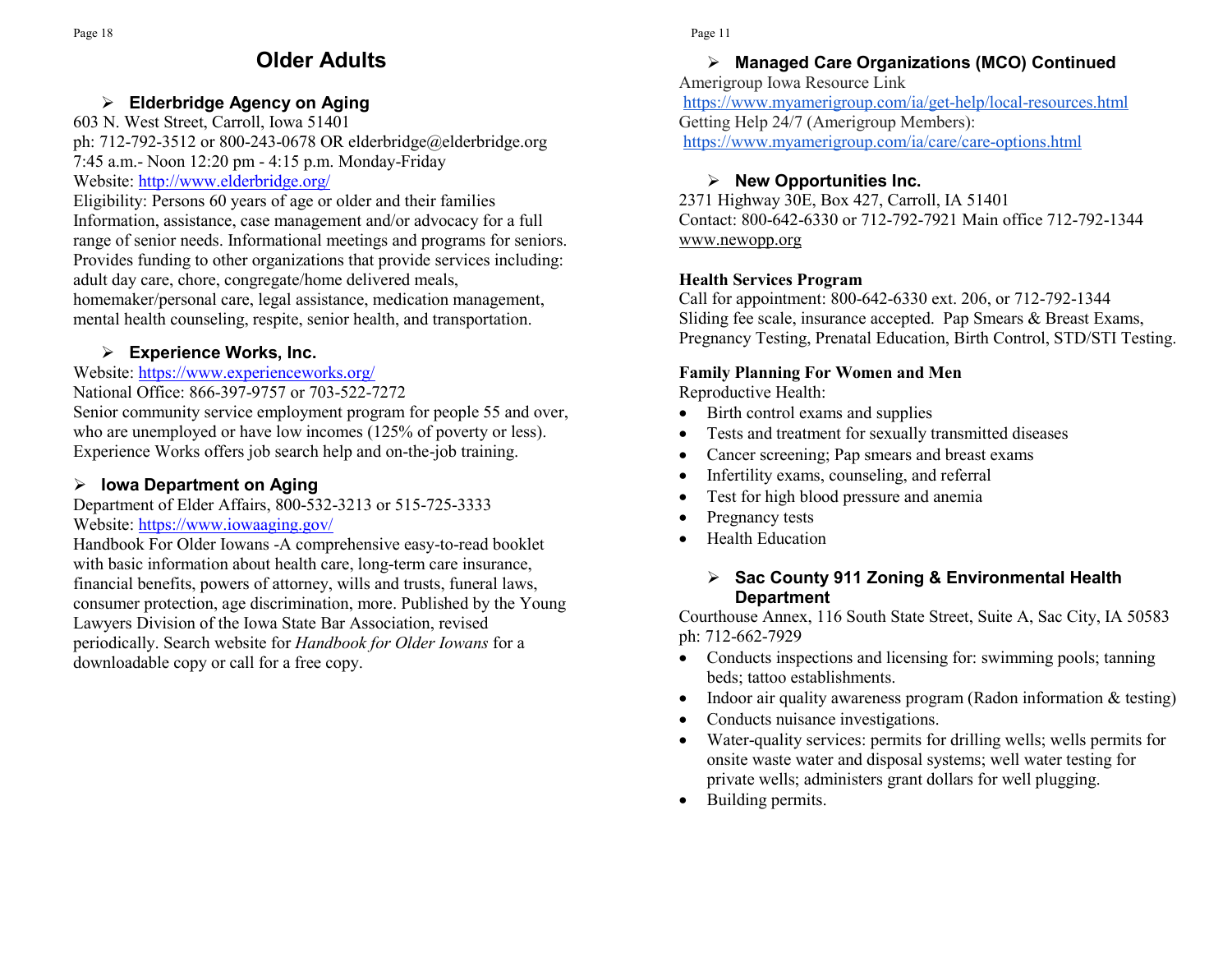#### 

Courthouse Annex, 116 South State St, Suite A, Sac City IA 50583 Office Hours: Mon – Fri, 8:00-4:30; On-call 24/7 ph: 712-662-4785; or toll-free 800-967-3984; Fax: 712-662-7862 Email: sacphns@prairieinet.net

#### Web: http://www.saccounty.org/health-services

 **Home Health Care and Homemaker Services:** for people of all ages, provided by Registered Nurses, Therapists, and/or Home Care Aides. *Payment options:* Medicare, Medicaid (Title 19), Private Health Insurance, Client/Private Pay/Sliding fee scale, State Grant, Veterans Administration, Elderbridge, Worker's Compensation.

\* No patient is denied home health care if they are unable to pay a fee.

**Hypertension Screening:** Free blood pressure screening available any business day by appointment.

**Immunization Clinics:** Third Thursday of every month, 3-4:30 p.m. Alternate appointments also available. Call for information.

- Vaccinations free for children (birth through 18) who are on Medicaid,  $\bullet$ uninsured, underinsured (have health insurance, but do not have vaccination coverage), or American Indian or Alaskan Native. Children with health insurance or HAWK-I coverage are referred to family physician. Donation requested for nurse time & supplies.
- Adult immunizations (Hepatitis B, Hepatitis A, Tetanus, Flu, & Pneumonia) are also available. There is a charge per vaccination
- TB testing available on request. Fee applies. Call for appointment.  $\bullet$

**Healthy Feet Clinics:** skilled foot care for persons who have difficulty performing regular foot care due to visual or other physical limitations. Foot care clinics are provided at various sites throughout Sac County. A \$20.00 donation is requested; however, no one will be denied service due to an inability to pay. Call for clinic times and locations.

#### **Care for Yourself/Breast and Cervical Cancer Early Detection**

 **(BCCEDP) Program:** free clinical breast exams, pelvic exams, pap tests & mammograms for women over 50 who meet financial guidelines. Regional contact located at Buena Vista County Public Health in Storm Lake 712-749-2548.

**Family STEPS:** in-home visitation for prenatal - age five (see page 22).

#### **Ages & Stages Development Screenings & 1st Five Program:**

 Developmental screening focus on communication, gross & fine motor skills, problem solving and personal social behaviors. Any concerns can be referred to your doctor who can then refer to the 1<sup>st</sup> Five Coordinator. The 1<sup>st</sup> Five Coordinator will work with you and your doctor to get your child  $\&$ family the resources that are needed to continue age appropriate development.

### **Disability**

#### **Child Health Specialty Clinics**

204 W 7th Street, Carroll, IA 51401 ph: 712-792-5530; fax: 712-792-4825

#### www.chsciowa.org

 Assuring a system of care approach for Iowa's children and youth with special health care needs. Children with chronic conditions like asthma, diabetes, developmental or behavioral disorders like autism or attention deficit hyperactivity disorder, behavioral or mental health and complex health issues. Division of Child and Community Health in collaboration with the University of Iowa, Carver College of Medicine.

- Family to Family Support by trained Family Navigators o
- oRegional Autism Assistance Program
- $\circ$  Telehealth opportunities with various pediatric specialists from the oUniversity of Iowa Health Care System including child psychiatry.

### **Howard Center, Inc.**

1319 Early Street, Sac City IA 50583 ph: 712-662-7844; fax: 712-662-7374 E-mail: howrdctr@mchsi.com

#### https://howardcenterinc.org

 Comprehensive range of services to assist individuals with disabilities to be as independent as possible, including: supported community living; respite care; community supervised living; pre-vocational services; supported employment; home and vehicle modification; consumer directed attendant care; and more.

### **Iowa Vocational Rehabilitation Services (IVRS)**

2 Triton Circle Fort Dodge 50501 Office hours: 8:00 am -4:30 pm Monday-Friday ph: 515-573-8175; Fax 515-955-1849 Website: https://ivrs.iowa.gov/

 Assists individuals who have disabilities to reach their employment goals. Appointments are needed. Call the Carroll office for appointments in Sac County. *Eligibility:* An individual must have a disability that affects his/her ability to be employed and must need rehabilitation services in order to work.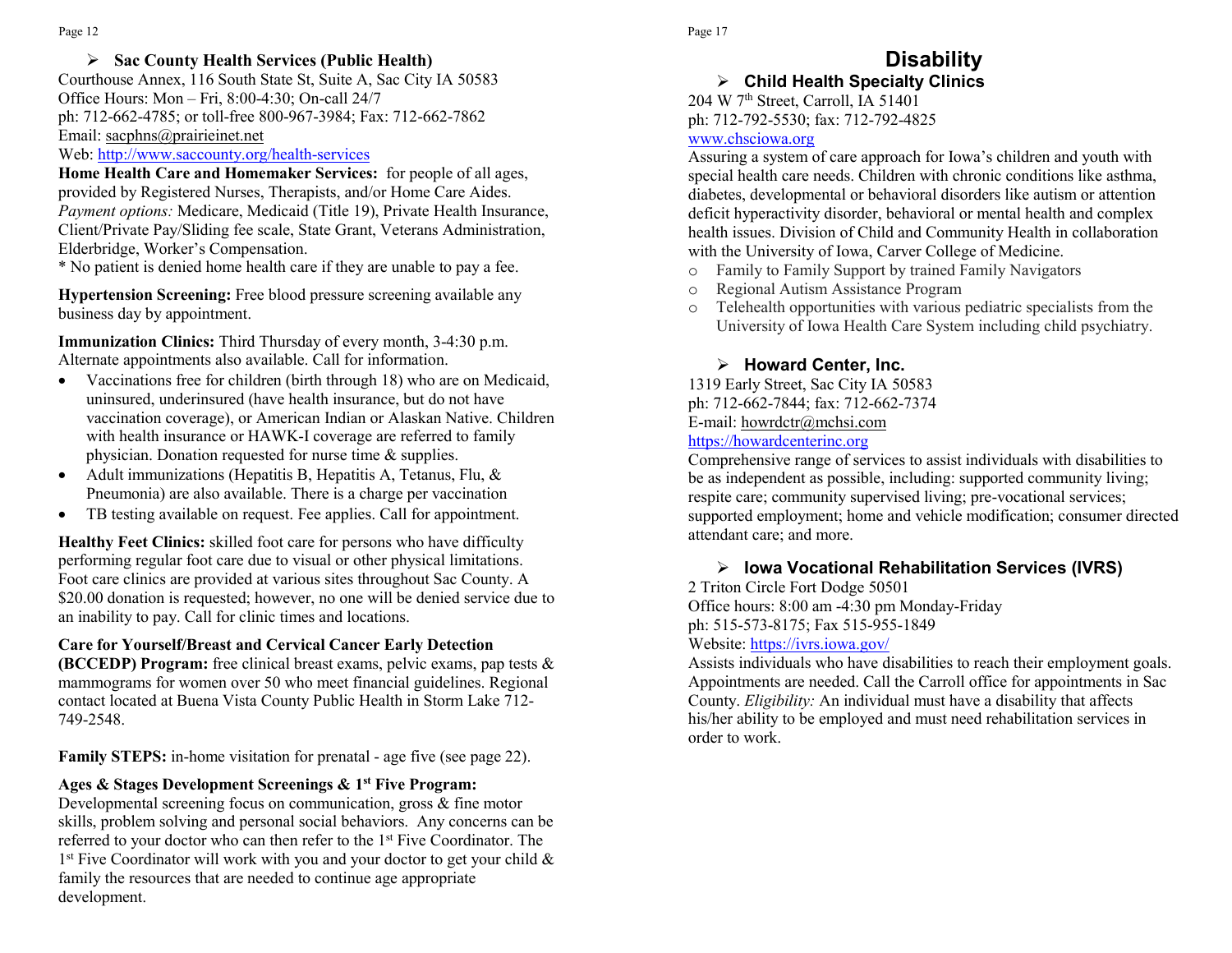#### **Addictions**

#### **Alcoholics Anonymous**

Mondays, 8:00 p.m., Court House Annex, 116 S. State St, Sac City

### **Gambling Hotline: 800-BETS-OFF (800-238-7633)**

24 hours/day, 7 days/week

Information and referrals for gambling concerns – for yourself or others.

### **New Opportunities Inc.**

1708 West Main Street, Sac City, IA 50583-0329 Ph: 712-662-7921 or 712-662-3236 Fax: 712-662-3592 Website: www.newopp.org Only open on Monday & Wednesday For appointments call Carroll office (712) 792-9266 M-F 23751 Highway 30 East: PO Box 427 Carroll, IA 51401

#### **Treatment Services:**

 Individual and group outpatient treatment for adults and adolescents dealing with substance abuse, addiction or problem gambling. Family and concerned person counseling services also available. *Payment options:* sliding fee scale; private insurance, hawk-I, Medicaid accepted. Standard fee for Assessments and Evaluations.

#### **Prevention Services:** contact 712-792-9266

 Education designed to prevent tobacco, drug and alcohol abuse, and problem gambling prevention.

 Programs available for: school-aged youth; adults (including workplace education); and for communities through Coalitions.

#### **Your Life Iowa:** Call: 855.581.8111 Text: 855.895.8398\* Website: YourLifeIowa.org

 The Iowa Department of Public Health created the Your Life Iowa helpline, text line and website. So you can get help for alcohol, drug and gambling problems, suicidal thoughts and more from experts dedicated to the health of all Iowans. Your Life Iowa is here to help you confidently self-assess your situation, get reliable information, find resources and treatment options, and chat live with caring individuals. And since we've partnered with health care professionals all across Iowa, it's easy to find help near you.

Page 16 **Page 16** Page 13 **Page 13** Page 13 **Page 13** Page 13 **Page 13** 

#### **Sac County Health Services working in partnership with Webster County Health Department**

#### **Maternal Child Health & Adolescent Health Program**

723 1st Ave South, Suite 220

ph: 515-573-4107; Fax. 515-955-1682

Email: public\_health@webstercounty.ia.org

#### Website: https://www.webstercountyia.org/

 The purpose of the program is to help insure all children and pregnant women have access to health, dental, social & educational resources. We also ensure children are developing in normal growth and development patterns, make sure clients have a medical home and identify any client with medical concerns/issues and refer them to the appropriate resources. Services available include:

- Education regarding pregnancy
- Labor and delivery for pregnant women

Children benefit from:

- Developmental screenings
- Child health nursing in-home visits
- Dental services, and
- Immunizations & lead screening/testing.

#### **1st Five Healthy Mental Development Initiative**

#### ph: 515-573-4107 or 888-289-3318

 Program: Physician referred care coordination services for children ages 0-5 and their caregivers Participants have demonstrated a developmental concern or have expressed family stress, depression, or lack of resources. Children and their families are then linked with community resources for guidance and support.

#### **I-Smile Program**

 Dental children can receive dental screenings and preventative fluoride on their teeth at WIC or preschool. Education on how to care for children's teeth is provided to parents. School based clinics offer sealants to children in 2nd thru 8th grades. The I-Smile Coordinator can also assist with making a dentist appointment. The program targets pregnant women and children under the age of 21. Contact the I-Smile Program at 888-289-3318 or 515-573-4104 for additional information.

#### **Postpartum and Child Health Nursing Visits**

 A registered nurse can make an in-home visit to a postpartum mom/baby or for children ages 0-21 to address any medical concerns or questions. These visits can be requested by your family doctor, a family member, or anyone with direct contact with a child. Contact information; Sac County Health Services 712-662-4785

#### **Lead**

 Assistance to access lead follow-up through Iowa Department of Public Health.